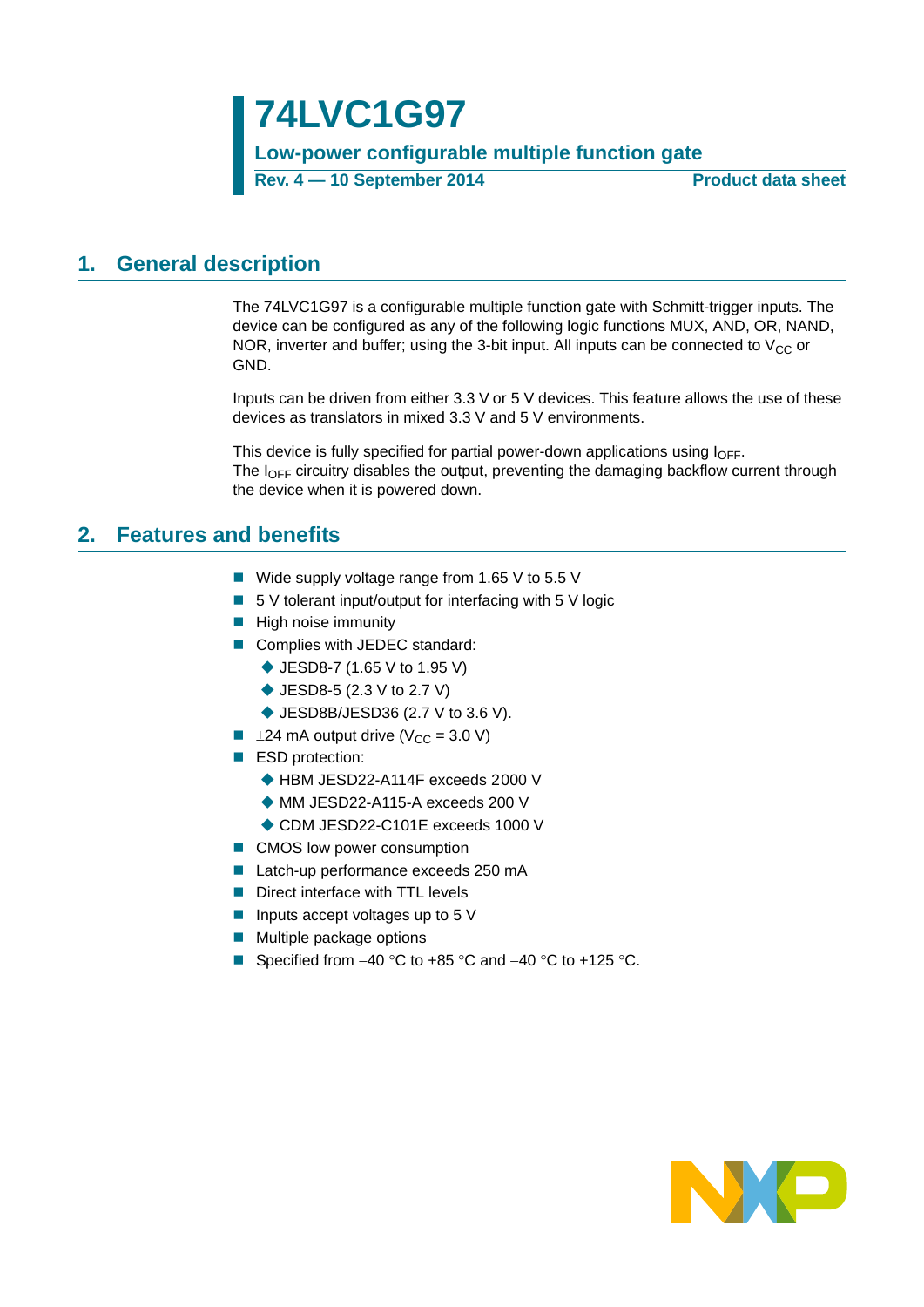**Low-power configurable multiple function gate**

## <span id="page-1-1"></span>**3. Ordering information**

| <b>Type number</b> | Package                  |                   |                                                                                                            |                     |  |  |  |
|--------------------|--------------------------|-------------------|------------------------------------------------------------------------------------------------------------|---------------------|--|--|--|
|                    | <b>Temperature range</b> | <b>Name</b>       | <b>Description</b>                                                                                         | <b>Version</b>      |  |  |  |
| 74LVC1G97GW        | $-40$ °C to +125 °C      | <b>SC-88</b>      | plastic surface-mounted package; 6 leads                                                                   | SOT363              |  |  |  |
| 74LVC1G97GV        | $-40$ °C to +125 °C      | $SC-74$           | plastic surface mounted package; 6 leads                                                                   | SOT457              |  |  |  |
| 74LVC1G97GM        | $-40$ °C to +125 °C      | XSON <sub>6</sub> | plastic extremely thin small outline package;<br>no leads; 6 terminals; body $1 \times 1.45 \times 0.5$ mm | SOT886              |  |  |  |
| 74LVC1G97GF        | $-40$ °C to +125 °C      | <b>XSON6</b>      | plastic extremely thin small outline package;<br>no leads; 6 terminals; body $1 \times 1 \times 0.5$ mm    | SOT891              |  |  |  |
| 74LVC1G97GN        | $-40$ °C to +125 °C      | XSON <sub>6</sub> | extremely thin small outline package; no leads;<br>6 terminals; body $0.9 \times 1.0 \times 0.35$ mm       | SOT <sub>1115</sub> |  |  |  |
| 74LVC1G97GS        | $-40$ °C to +125 °C      | XSON <sub>6</sub> | extremely thin small outline package; no leads;<br>6 terminals; body $1.0 \times 1.0 \times 0.35$ mm       | SOT <sub>1202</sub> |  |  |  |

### <span id="page-1-2"></span>**4. Marking**

#### **Table 2. Marking**

| Type number | Marking code <sup>[1]</sup> |
|-------------|-----------------------------|
| 74LVC1G97GW | YV                          |
| 74LVC1G97GV | Y97                         |
| 74LVC1G97GM | YV                          |
| 74LVC1G97GF | YV                          |
| 74LVC1G97GN | YV                          |
| 74LVC1G97GS | YV                          |

<span id="page-1-0"></span>[1] The pin 1 indicator is located on the lower left corner of the device, below the marking code.

## <span id="page-1-3"></span>**5. Functional diagram**

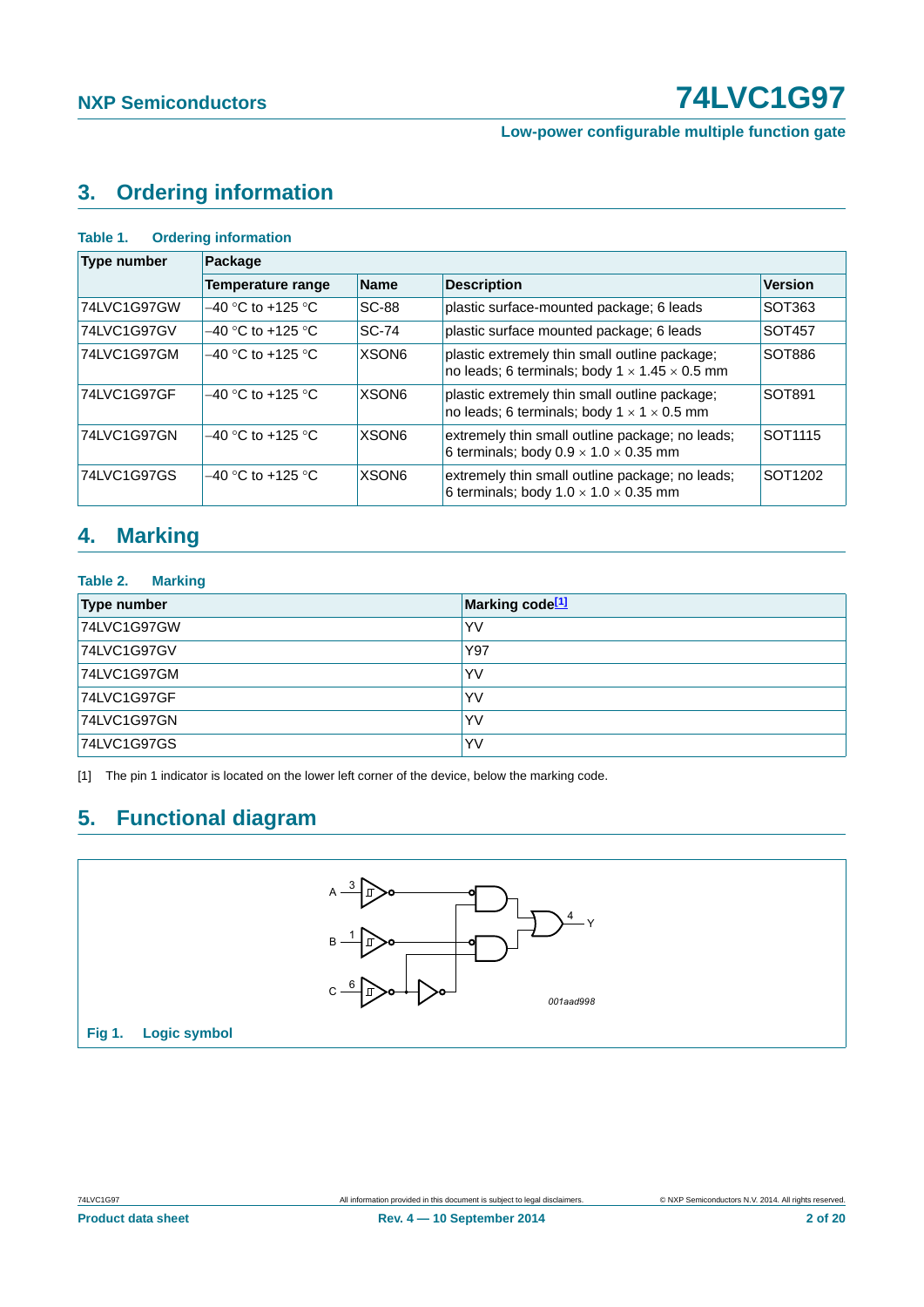**Low-power configurable multiple function gate**

## <span id="page-2-1"></span>**6. Pinning information**

### **6.1 Pinning**

<span id="page-2-2"></span>

### **6.2 Pin description**

<span id="page-2-3"></span>

| Table 3.<br><b>Pin description</b> |     |                    |  |  |  |  |
|------------------------------------|-----|--------------------|--|--|--|--|
| Symbol                             | Pin | <b>Description</b> |  |  |  |  |
| ΙB                                 |     | data input         |  |  |  |  |
| <b>GND</b>                         | 2   | ground (0 V)       |  |  |  |  |
| ΙA                                 | 3   | data input         |  |  |  |  |
|                                    | 4   | data output        |  |  |  |  |
| $V_{\rm CC}$                       | 5   | supply voltage     |  |  |  |  |
| lC.                                | 6   | data input         |  |  |  |  |

### <span id="page-2-4"></span>**7. Functional description**

#### Table 4. Function table<sup>[1]</sup>

| Input | Output |    |              |
|-------|--------|----|--------------|
| C     | B      | ۱A | $\mathbf{v}$ |
|       |        |    |              |
|       |        | Н  |              |
|       | H      |    | н            |
|       | H      | H  | Н            |
|       |        |    |              |
|       |        | н  | н            |
|       | Н      |    |              |
|       | Н      | Н  | н            |

<span id="page-2-0"></span> $[1]$  H = HIGH voltage level; L = LOW voltage level.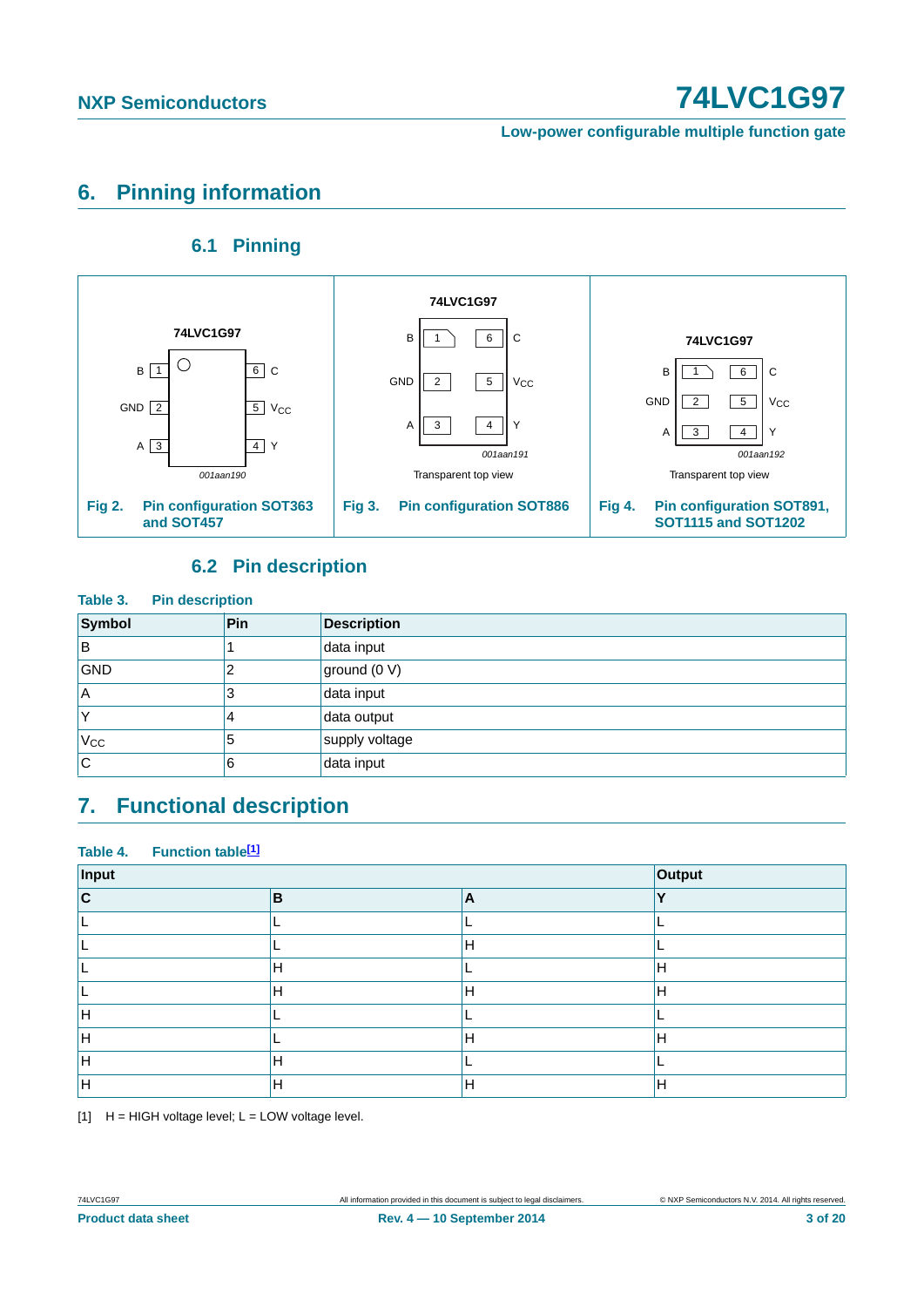**Low-power configurable multiple function gate**

### **7.1 Logic configurations**

#### <span id="page-3-6"></span>**Table 5. Function selection table**

| Logic function                       | <b>Figure</b> |
|--------------------------------------|---------------|
| 2-input MUX                          | see Figure 5  |
| 2-input AND                          | see Figure 6  |
| 2-input OR with one input inverted   | see Figure 7  |
| 2-input NAND with one input inverted | see Figure 7  |
| 2-input AND with one input inverted  | see Figure 8  |
| 2-input NOR with one input inverted  | see Figure 8  |
| 2-input OR                           | see Figure 9  |
| Inverter                             | see Figure 10 |
| <b>Buffer</b>                        | see Figure 11 |



<span id="page-3-1"></span><span id="page-3-0"></span>

<span id="page-3-5"></span><span id="page-3-4"></span><span id="page-3-3"></span><span id="page-3-2"></span>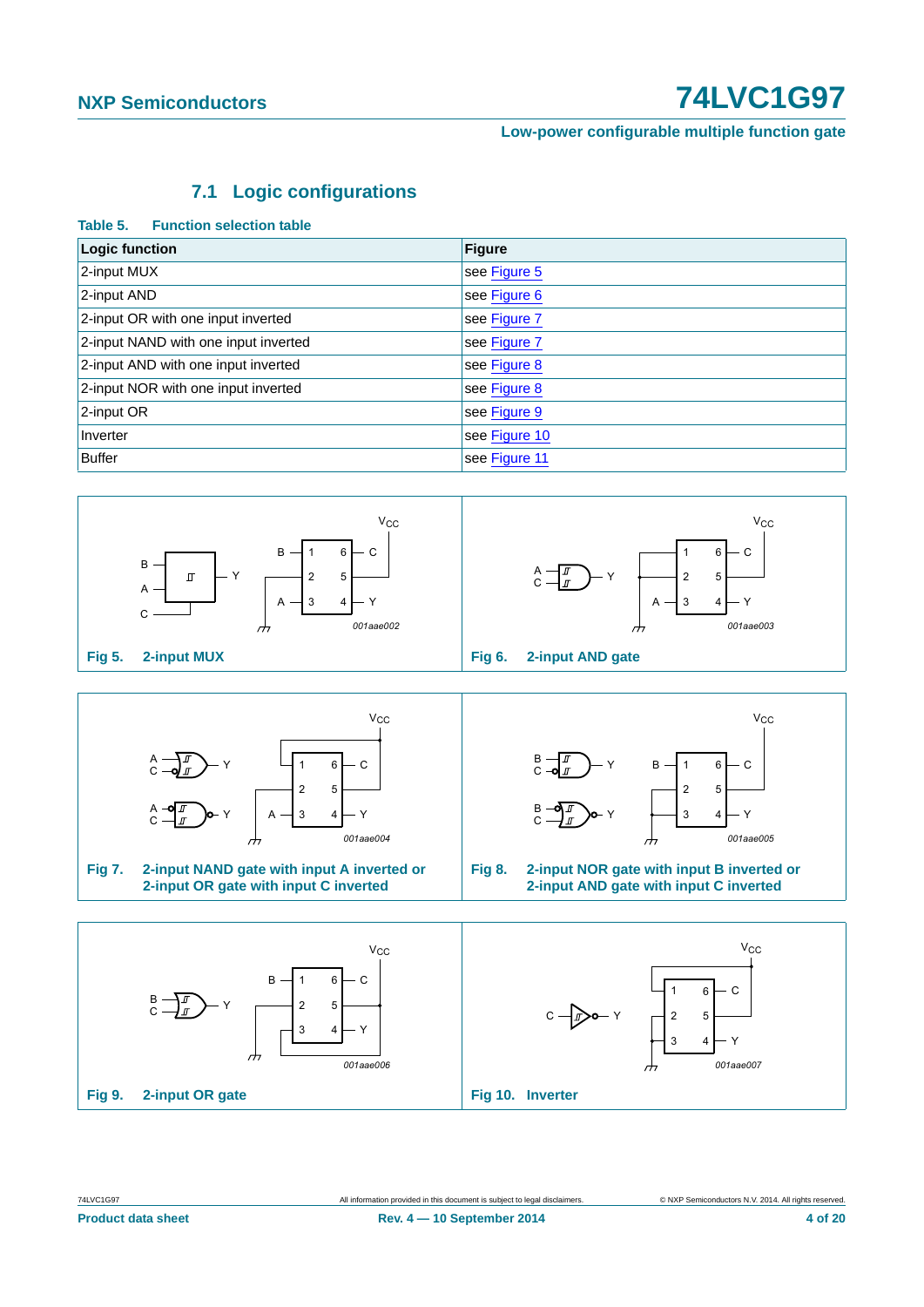#### **Low-power configurable multiple function gate**



### <span id="page-4-4"></span><span id="page-4-0"></span>**8. Limiting values**

#### **Table 6. Limiting values**

*In accordance with the Absolute Maximum Rating System (IEC 60134). Voltages are referenced to GND (ground = 0 V).*

| Symbol            | Parameter               | <b>Conditions</b>                  |          | <b>Min</b>               | <b>Max</b> | Unit        |
|-------------------|-------------------------|------------------------------------|----------|--------------------------|------------|-------------|
| $V_{\rm CC}$      | supply voltage          |                                    |          | $-0.5$                   | $+6.5$     | V           |
| $I_{\mathsf{IK}}$ | input clamping current  | $V_1 < 0$ V                        |          | $-50$                    |            | mA          |
| $ V_1$            | input voltage           |                                    | $[1]$    | $-0.5$                   | $+6.5$     | V           |
| $I_{OK}$          | output clamping current | $VO > VCC$ or $VO < 0$ V           |          | $\overline{\phantom{0}}$ | ±50        | mA          |
| $V_{\rm O}$       | output voltage          | Active mode                        | $[1][2]$ | $-0.5$                   | $+6.5$     | $\vee$      |
|                   |                         | Power-down mode                    | [1][2]   | $-0.5$                   | $+6.5$     | $\vee$      |
| I <sub>o</sub>    | output current          | $V_{\Omega} = 0$ V to $V_{\Omega}$ |          |                          | ±50        | mA          |
| $_{\rm lcc}$      | supply current          |                                    |          |                          | $+100$     | mA          |
| <b>I</b> GND      | ground current          |                                    |          | $-100$                   |            | mA          |
| $T_{\text{stg}}$  | storage temperature     |                                    |          | -65                      | $+150$     | $^{\circ}C$ |
| $P_{\text{tot}}$  | total power dissipation | $T_{amb} = -40 °C$ to +125 °C      | [3]      | ۰                        | 250        | mW          |

<span id="page-4-1"></span>[1] The input and output voltage ratings may be exceeded if the input and output current ratings are observed.

<span id="page-4-2"></span>[2] When  $V_{CC} = 0$  V (Power-down mode), the output voltage can be 5.5 V in normal operation.

<span id="page-4-3"></span>[3] For SC-88 and SC-74 packages: above 87.5 °C the value of  $P_{tot}$  derates linearly with 4.0 mW/K. For XSON6 packages: above 118 °C the value of  $P_{tot}$  derates linearly with 7.8 mW/K.

# <span id="page-4-5"></span>**9. Recommended operating conditions**

#### **Table 7. Recommended operating conditions**

| Symbol           | Parameter           | <b>Conditions</b>               | Min  | <b>Typ</b>               | <b>Max</b> | Unit |
|------------------|---------------------|---------------------------------|------|--------------------------|------------|------|
| 'V <sub>CC</sub> | supply voltage      |                                 | 1.65 | $\overline{\phantom{0}}$ | 5.5        |      |
| V <sub>1</sub>   | input voltage       |                                 | 0    |                          | 5.5        |      |
| 'V <sub>o</sub>  | output voltage      | Active mode                     | 0    |                          | $V_{CC}$   |      |
|                  |                     | $V_{CC} = 0$ V; Power-down mode | 0    |                          | 5.5        |      |
| l <sub>amb</sub> | ambient temperature |                                 | -40  | -                        | $+125$     | °C   |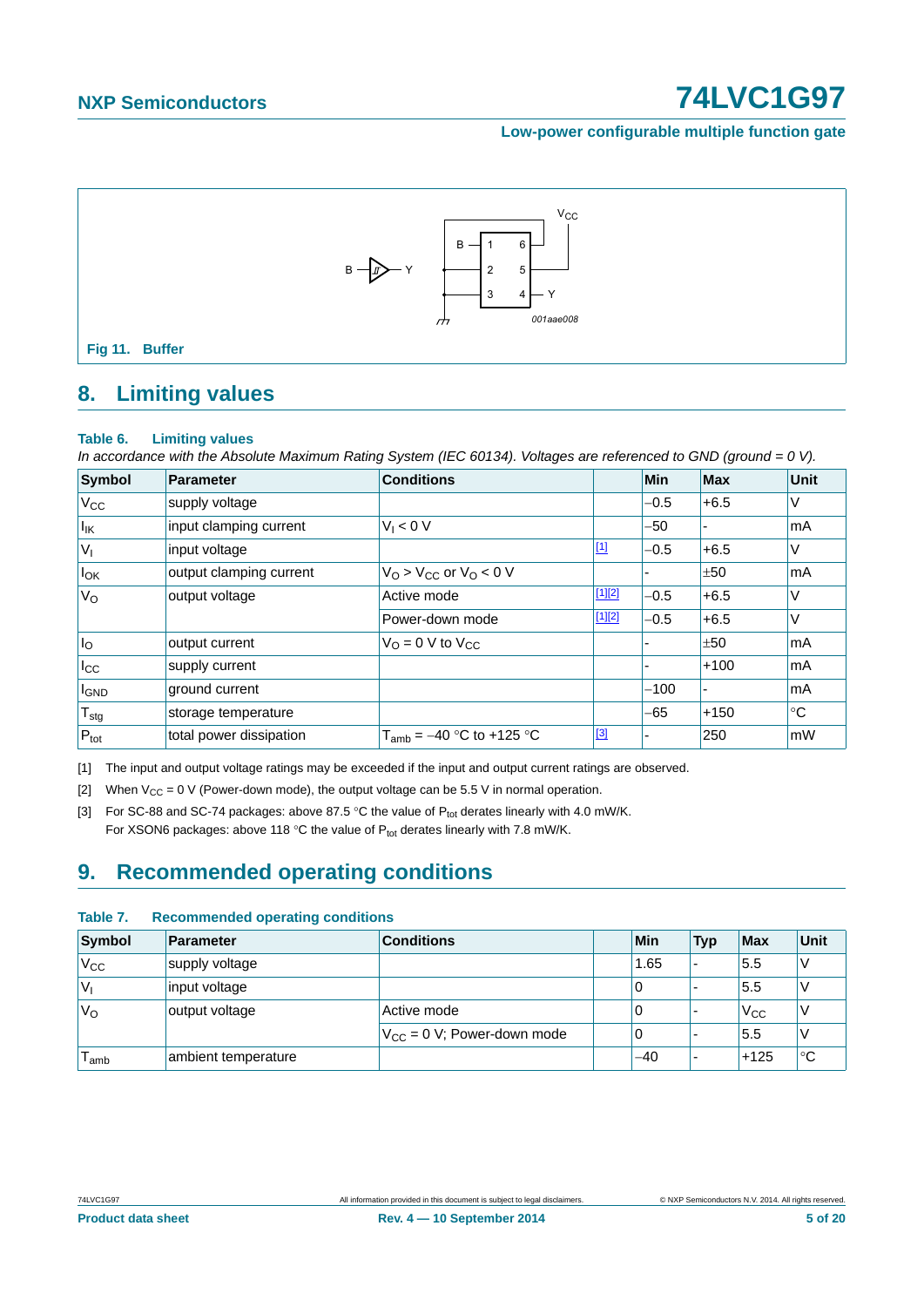### **Low-power configurable multiple function gate**

# <span id="page-5-1"></span>**10. Static characteristics**

#### **Table 8. Static characteristics**

*At recommended operating conditions; voltages are referenced to GND (ground = 0 V).*

| <b>Symbol</b>          | Parameter                       | <b>Conditions</b>                                                   |                          | $-40$ °C to $+85$ °C     |                          |                          | $-40$ °C to +125 °C<br><b>Unit</b> |         |  |  |
|------------------------|---------------------------------|---------------------------------------------------------------------|--------------------------|--------------------------|--------------------------|--------------------------|------------------------------------|---------|--|--|
|                        |                                 |                                                                     | <b>Min</b>               | Typ <sup>[1]</sup>       | <b>Max</b>               | Min                      | <b>Max</b>                         |         |  |  |
| <b>V<sub>OL</sub></b>  | LOW-level                       | $V_1 = V_{CC}$ or GND                                               |                          |                          |                          |                          |                                    |         |  |  |
|                        | output voltage                  | $I_{\Omega} = 100 \mu A$ ;<br>$V_{CC}$ = 1.65 V to 5.5 V            |                          | $\blacksquare$           | 0.1                      | $\blacksquare$           | 0.1                                | V       |  |  |
|                        |                                 | $IO = 4 mA$ ; $VCC = 1.65 V$                                        | $\overline{\phantom{a}}$ | $\overline{\phantom{a}}$ | 0.45                     | $\blacksquare$           | 0.7                                | V       |  |  |
|                        |                                 | $I_{\rm O}$ = 8 mA; $V_{\rm CC}$ = 2.3 V                            |                          |                          | 0.3                      | $\blacksquare$           | 0.45                               | V       |  |  |
|                        |                                 | $I_{\text{O}}$ = 12 mA; $V_{\text{CC}}$ = 2.7 V                     | $\overline{\phantom{a}}$ |                          | 0.4                      | $\blacksquare$           | 0.6                                | V       |  |  |
|                        |                                 | $I_{\text{O}}$ = 24 mA; $V_{\text{CC}}$ = 3.0 V                     |                          |                          | 0.55                     | $\blacksquare$           | 0.8                                | $\vee$  |  |  |
|                        |                                 | $I_{\Omega}$ = 32 mA; $V_{\text{CC}}$ = 4.5 V                       | $\overline{\phantom{a}}$ | $\blacksquare$           | 0.55                     | $\overline{\phantom{a}}$ | 0.8                                | V       |  |  |
| $V_{OH}$               | <b>HIGH-level</b>               | $V_1 = V_{CC}$ or GND                                               |                          |                          |                          |                          |                                    |         |  |  |
|                        | output voltage                  | $I_{\Omega} = -100 \mu A$ ;<br>$V_{CC}$ = 1.65 V to 5.5 V           | $V_{CC}$ – 0.1           |                          | $\blacksquare$           | $V_{CC}$ – 0.1           |                                    | $\vee$  |  |  |
|                        |                                 | $I_{\text{O}} = -4 \text{ mA}$ ; $V_{\text{CC}} = 1.65 \text{ V}$   | 1.2                      | $\overline{\phantom{a}}$ | $\overline{\phantom{a}}$ | 0.95                     | $\overline{\phantom{a}}$           | V       |  |  |
|                        |                                 | $I_{\rm O} = -8$ mA; $V_{\rm CC} = 2.3$ V                           | 1.9                      |                          |                          | 1.7                      |                                    | V       |  |  |
|                        |                                 | $IO = -12$ mA; $VCC = 2.7$ V                                        | 2.2                      |                          |                          | 1.9                      |                                    | $\vee$  |  |  |
|                        |                                 | $I_{\rm O} = -24$ mA; $V_{\rm CC} = 3.0$ V                          | 2.3                      | $\blacksquare$           | $\blacksquare$           | 2.0                      | $\mathbf{r}$                       | V       |  |  |
|                        |                                 | $I_{\Omega} = -32$ mA; $V_{\text{CC}} = 4.5$ V                      | 3.8                      | ä,                       | $\blacksquare$           | 3.4                      |                                    | V       |  |  |
| $\mathsf{I}_1$         | input leakage<br>current        | $V_1 = 5.5 V$ or GND;<br>$V_{CC} = 0 V$ to 5.5 V                    |                          | ±0.1                     | ±5                       |                          | ±100                               | μA      |  |  |
| $I_{OFF}$              | power-off<br>leakage<br>current | $V_1$ or $V_0$ = 5.5 V; $V_{CC}$ = 0 V                              |                          | ±0.1                     | ±10                      |                          | ±200                               | μA      |  |  |
| $I_{\rm CC}$           | supply current                  | $V_1 = 5.5$ V or GND; $I_0 = 0$ A;<br>$V_{CC}$ = 1.65 V to 5.5 V    |                          | 0.1                      | 10                       |                          | 200                                | $\mu$ A |  |  |
| $\Delta$ <sub>cc</sub> | additional<br>supply current    | $V_1 = V_{CC} - 0.6 V$ ; $I_Q = 0 A$ ;<br>$V_{CC}$ = 2.3 V to 5.5 V |                          | 5                        | 500                      | $\blacksquare$           | 5000                               | μA      |  |  |
| $C_{1}$                | input<br>capacitance            |                                                                     |                          | 2.5                      |                          |                          |                                    | pF      |  |  |

<span id="page-5-0"></span>[1] Typical values are measured at maximum  $V_{CC}$  and  $T_{amb} = 25 \degree C$ .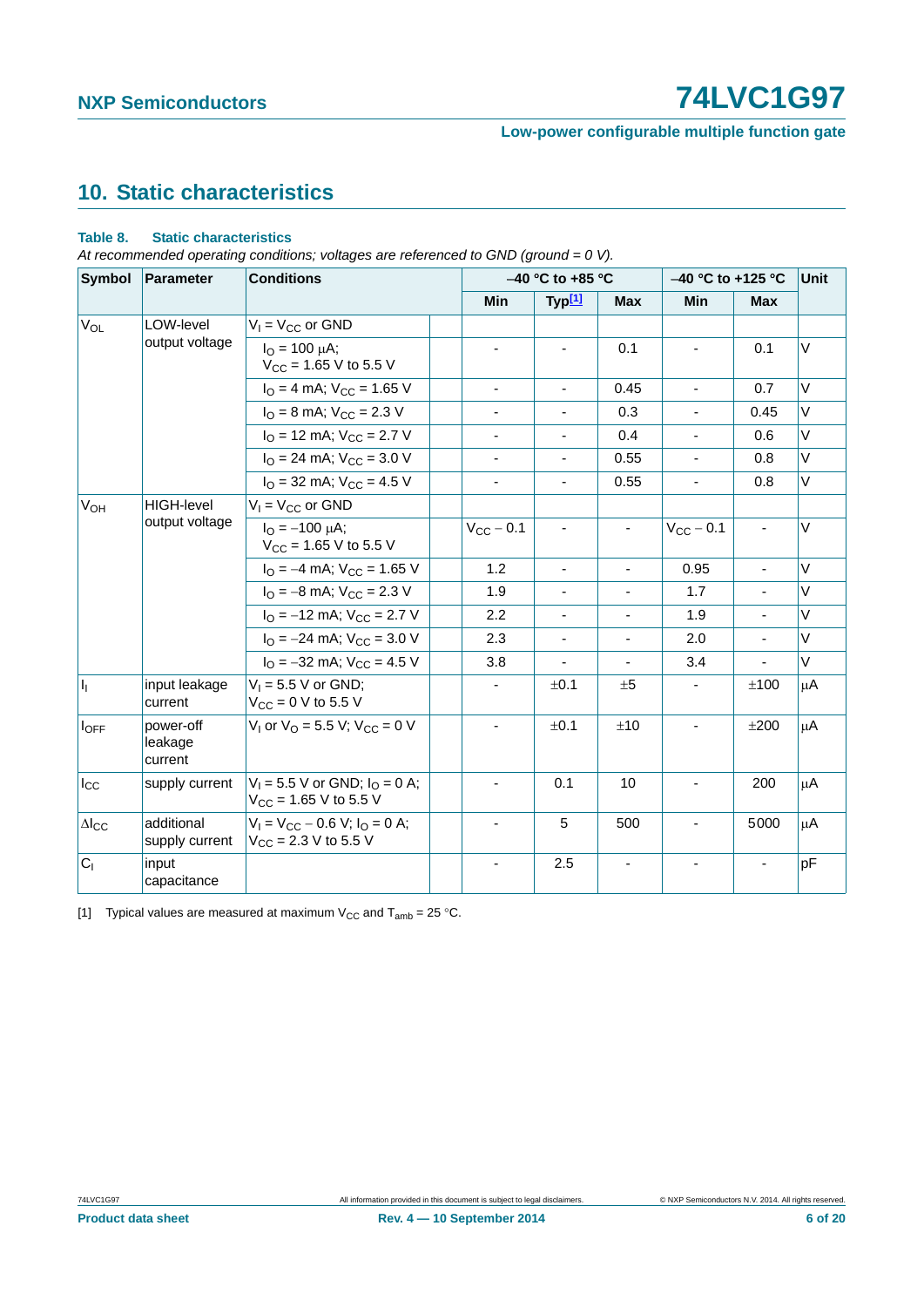#### **Low-power configurable multiple function gate**

### <span id="page-6-4"></span>**11. Dynamic characteristics**

#### **Table 9. Dynamic characteristics**

*Voltages are referenced to GND (ground = 0 V); for test circuit see [Figure 13](#page-7-0).*

| Symbol       | Parameter                        | <b>Conditions</b>                                                                |       |                | $-40$ °C to +85 °C |                          | $-40$ °C to +125 °C |            | Unit |  |
|--------------|----------------------------------|----------------------------------------------------------------------------------|-------|----------------|--------------------|--------------------------|---------------------|------------|------|--|
|              |                                  |                                                                                  |       | <b>Min</b>     | Typ[1]             | <b>Max</b>               | <b>Min</b>          | <b>Max</b> |      |  |
| $t_{\rm pd}$ | propagation delay                | A, B, C to Y; see Figure 12                                                      | $[2]$ |                |                    |                          |                     |            |      |  |
|              |                                  | $V_{CC}$ = 1.65 V to 1.95 V                                                      |       | 1.0            | 6.0                | 14.4                     | 1.0                 | 18.0       | ns   |  |
|              |                                  | $V_{CC}$ = 2.3 V to 2.7 V                                                        |       | 0.5            | 3.5                | 8.3                      | 0.5                 | 10.4       | ns   |  |
|              |                                  | $V_{C} = 2.7 V$                                                                  |       | 0.5            | 4.2                | 8.5                      | 0.5                 | 10.6       | ns   |  |
|              |                                  | $V_{\text{CC}} = 3.0 \text{ V}$ to 3.6 V                                         |       | 0.5            | 3.8                | 6.3                      | 0.5                 | 7.9        | ns   |  |
|              |                                  | $V_{CC}$ = 4.5 V to 5.5 V                                                        |       | 0.5            | 3.0                | 5.1                      | 0.5                 | 6.4        | ns   |  |
| $ C_{PD} $   | power dissipation<br>capacitance | $V_{\text{CC}} = 3.3 \text{ V}$ ; $V_{\text{I}} = \text{GND}$ to $V_{\text{CC}}$ | $[3]$ | $\blacksquare$ | 22                 | $\overline{\phantom{a}}$ | ۰                   |            | pF   |  |

<span id="page-6-0"></span>[1] Typical values are measured at nominal V<sub>CC</sub> and at  $T_{amb} = 25 \degree C$ .

<span id="page-6-2"></span>[2]  $t_{\rm od}$  is the same as  $t_{\rm PLH}$  and  $t_{\rm PHL}$ 

<span id="page-6-3"></span>[3] C<sub>PD</sub> is used to determine the dynamic power dissipation ( $P_D$  in  $\mu$ W).

 $P_D = C_{PD} \times V_{CC}^2 \times f_i \times N + \Sigma (C_L \times V_{CC}^2 \times f_o)$  where:

f<sub>i</sub> = input frequency in MHz;

 $f<sub>o</sub>$  = output frequency in MHz;

 $C_1$  = output load capacitance in pF;

 $V_{CC}$  = supply voltage in V;

 $N =$  number of inputs switching;

 $\Sigma(C_L \times V_{CC}^2 \times f_0) =$  sum of outputs.

### <span id="page-6-5"></span>**12. Waveforms**

<span id="page-6-1"></span>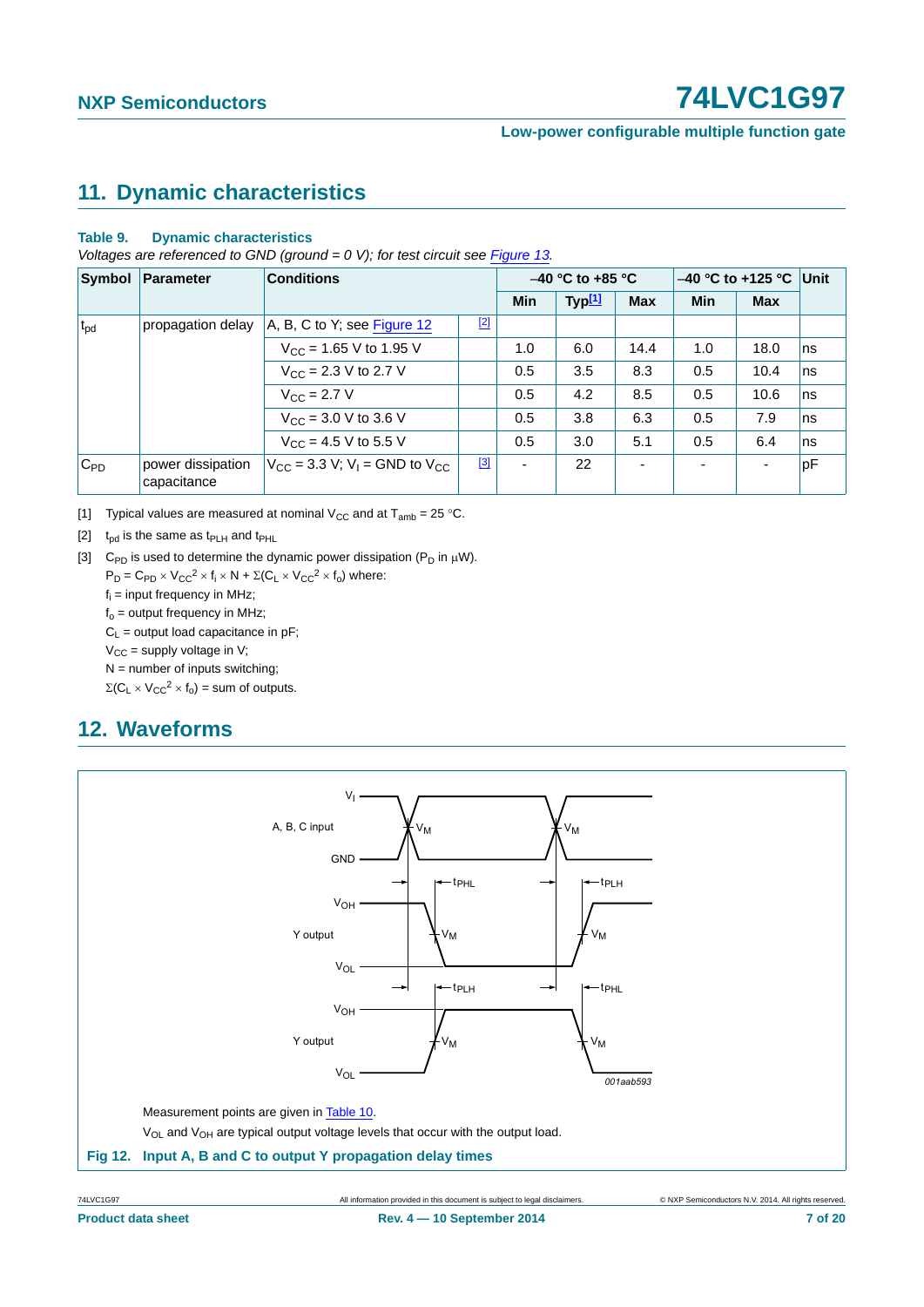#### **Low-power configurable multiple function gate**

<span id="page-7-1"></span>

| Table 10. Measurement points   |                |                 |               |  |  |  |
|--------------------------------|----------------|-----------------|---------------|--|--|--|
| <b>Supply voltage</b><br>Input |                |                 | <b>Output</b> |  |  |  |
| $V_{\rm CC}$                   | V <sub>M</sub> | $V_{\parallel}$ | $V_M$         |  |  |  |
| 1.65 V to 1.95 V               | $0.5V_{CC}$    | $V_{CC}$        | $0.5V_{CC}$   |  |  |  |
| 2.3 V to 2.7 V                 | $0.5V_{CC}$    | $V_{\rm CC}$    | $0.5V_{CC}$   |  |  |  |
| 2.7V                           | 1.5V           | 2.7V            | 1.5V          |  |  |  |
| 3.0 V to 3.6 V                 | 1.5V           | 2.7V            | 1.5V          |  |  |  |
| $4.5$ V to 5.5 V               | $0.5V_{CC}$    | V <sub>CC</sub> | $0.5V_{CC}$   |  |  |  |



Measurement points are given in [Table 11.](#page-7-2)

Definitions test circuit:

 $R_L$  = Load resistance.

 $C_L$  = Load capacitance including jig and probe capacitance.

 $R_T$  = Termination resistance should be equal to output impedance  $Z_0$  of the pulse generator.

 $V_{EXT}$  = External voltage for measuring switching times.

#### <span id="page-7-0"></span>**Fig 13. Test circuit for measuring switching times**

#### <span id="page-7-2"></span>**Table 11. Measurement points**

| <b>Supply voltage</b> | Input           |               | Load  | <b>VEXT</b>  |                                     |
|-----------------------|-----------------|---------------|-------|--------------|-------------------------------------|
| $V_{\rm CC}$          | $V_{\parallel}$ | $t_r = t_f$   | $C_L$ | $R_L$        | t <sub>PLH</sub> , t <sub>PHL</sub> |
| 1.65 V to 1.95 V      | $V_{\rm CC}$    | $\leq$ 2.0 ns | 30pF  | 1 k $\Omega$ | open                                |
| 2.3 to 2.7 V          | $V_{\rm CC}$    | $\leq$ 2.0 ns | 30pF  | $500 \Omega$ | open                                |
| 2.7V                  | 2.7V            | $\leq$ 2.5 ns | 50pF  | 500 $\Omega$ | open                                |
| 3.0 V to 3.6 V        | 2.7V            | $\leq$ 2.5 ns | 50pF  | 500 $\Omega$ | open                                |
| 4.5 V to 5.5 V        | Vcc             | $\leq$ 2.5 ns | 50pF  | $500 \Omega$ | open                                |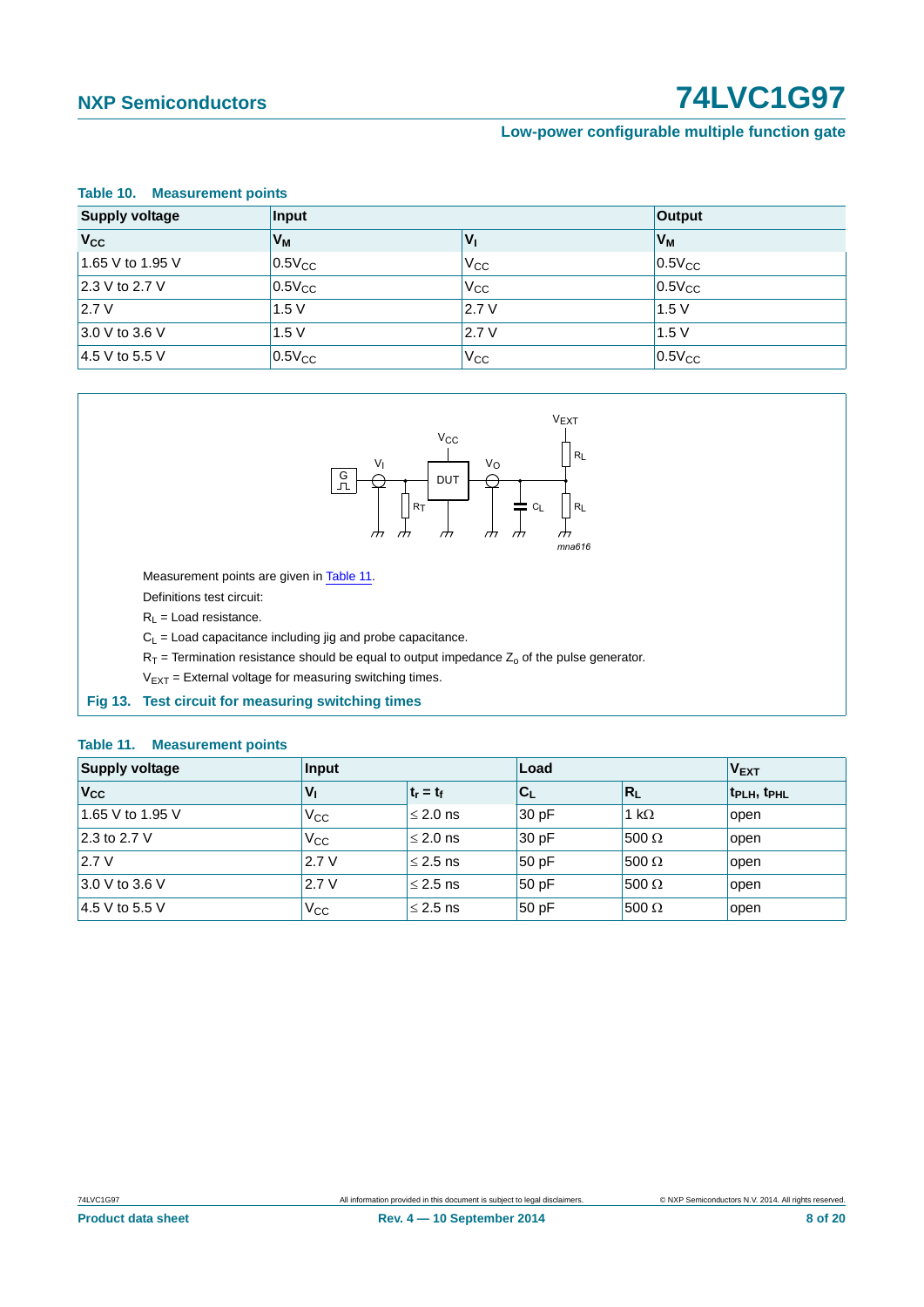#### **Low-power configurable multiple function gate**

## <span id="page-8-3"></span>**13. Transfer characteristics**

#### **Table 12. Transfer characteristics**

*At recommended operating conditions; voltages are referenced to GND (ground = 0 V).*

| Symbol   | <b>Parameter</b>                    | <b>Conditions</b>                                                             |  | $-40$ °C to +85 °C |                    |            | $-40$ °C to +125 °C Unit |      |   |
|----------|-------------------------------------|-------------------------------------------------------------------------------|--|--------------------|--------------------|------------|--------------------------|------|---|
|          |                                     |                                                                               |  | <b>Min</b>         | Typ <sup>[1]</sup> | <b>Max</b> | Min                      | Max  |   |
| $V_{T+}$ | positive-going<br>threshold voltage | see Figure 14, Figure 15,<br>Figure 16 and Figure 17                          |  |                    |                    |            |                          |      |   |
|          |                                     | $V_{CC}$ = 1.8 V                                                              |  | 0.70               | 1.02               | 1.20       | 0.67                     | 1.20 | V |
|          |                                     | $V_{\rm CC}$ = 2.3 V                                                          |  | 1.11               | 1.42               | 1.60       | 1.08                     | 1.60 | V |
|          |                                     | $V_{\rm CC} = 3.0 V$                                                          |  | 1.50               | 1.79               | 2.00       | 1.47                     | 2.00 | V |
|          |                                     | $V_{\text{CC}} = 4.5 V$                                                       |  | 2.16               | 2.52               | 2.74       | 2.13                     | 2.74 | V |
|          |                                     | $V_{\text{CC}} = 5.5 V$                                                       |  | 2.61               | 2.99               | 3.33       | 2.58                     | 3.33 | V |
| $V_{T-}$ | negative-going<br>threshold voltage | see Figure 14, Figure 15,<br>Figure 16 and Figure 17                          |  |                    |                    |            |                          |      |   |
|          |                                     | $V_{CC}$ = 1.8 V                                                              |  | 0.30               | 0.53               | 0.72       | 0.30                     | 0.75 | V |
|          |                                     | $V_{\rm CC} = 2.3 V$                                                          |  | 0.58               | 0.77               | 1.00       | 0.58                     | 1.03 | V |
|          |                                     | $V_{\text{CC}} = 3.0 \text{ V}$                                               |  | 0.80               | 1.04               | 1.30       | 0.80                     | 1.33 | V |
|          |                                     | $V_{CC}$ = 4.5 V                                                              |  | 1.21               | 1.55               | 1.90       | 1.21                     | 1.93 | V |
|          |                                     | $V_{CC}$ = 5.5 V                                                              |  | 1.45               | 1.86               | 2.29       | 1.45                     | 2.32 | V |
| $V_H$    | hysteresis voltage                  | $(V_{T+} - V_{T-})$ . See<br>Figure 14, Figure 15,<br>Figure 16 and Figure 17 |  |                    |                    |            |                          |      |   |
|          |                                     | $V_{CC}$ = 1.8 V                                                              |  | 0.30               | 0.48               | 0.62       | 0.23                     | 0.62 | V |
|          |                                     | $V_{\rm CC}$ = 2.3 V                                                          |  | 0.40               | 0.64               | 0.80       | 0.34                     | 0.80 | V |
|          |                                     | $V_{\rm CC} = 3.0 V$                                                          |  | 0.50               | 0.75               | 1.00       | 0.44                     | 1.00 | V |
|          |                                     | $V_{\rm CC} = 4.5 V$                                                          |  | 0.71               | 0.97               | 1.20       | 0.65                     | 1.20 | V |
|          |                                     | $V_{\text{CC}} = 5.5 V$                                                       |  | 0.71               | 1.13               | 1.40       | 0.65                     | 1.40 | V |

<span id="page-8-0"></span>[1] Typical values are measured at  $T_{amb} = 25 \degree C$ .

### <span id="page-8-4"></span><span id="page-8-2"></span>**14. Waveforms transfer characteristics**

<span id="page-8-1"></span>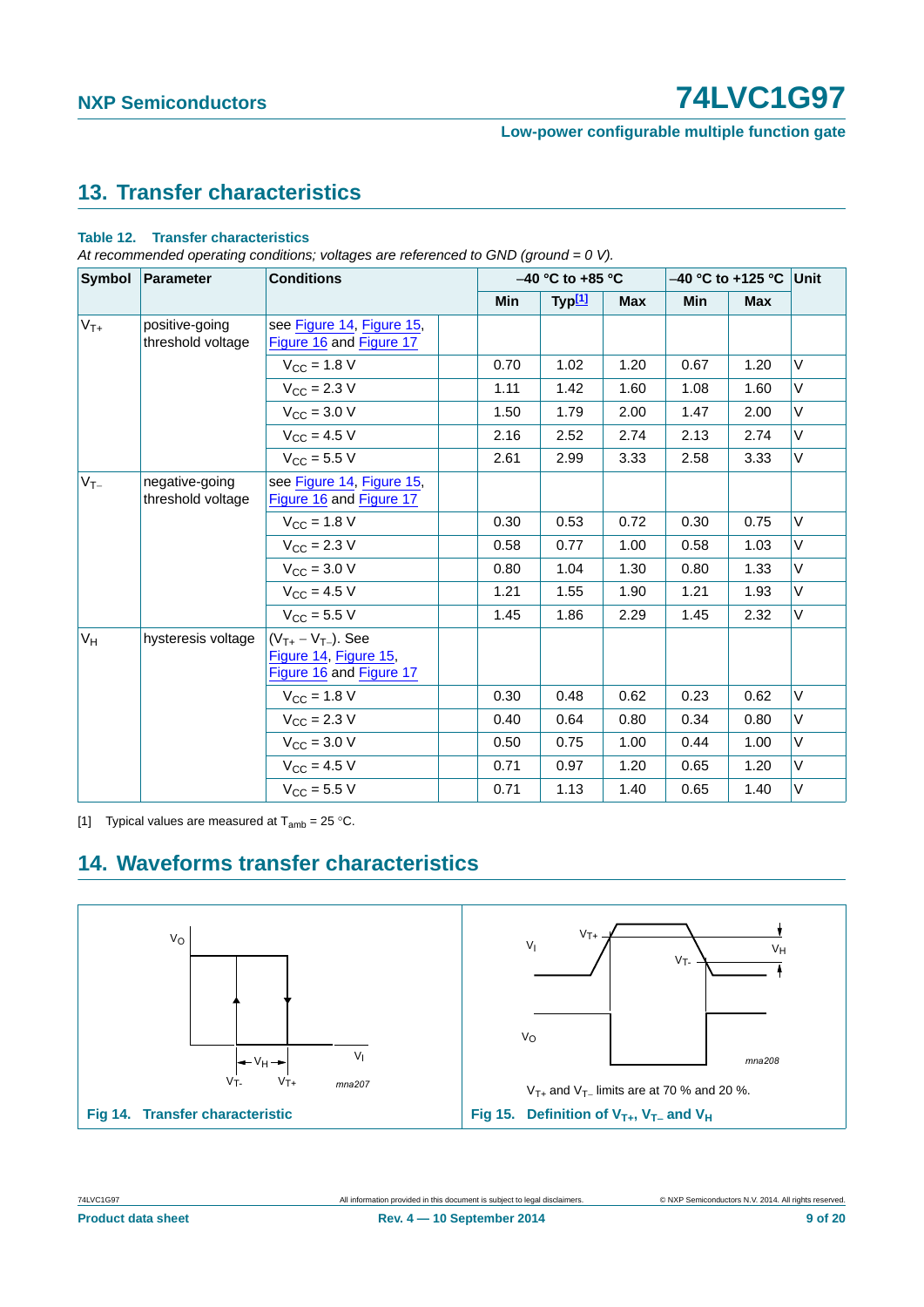<span id="page-9-1"></span>**Low-power configurable multiple function gate**



<span id="page-9-0"></span>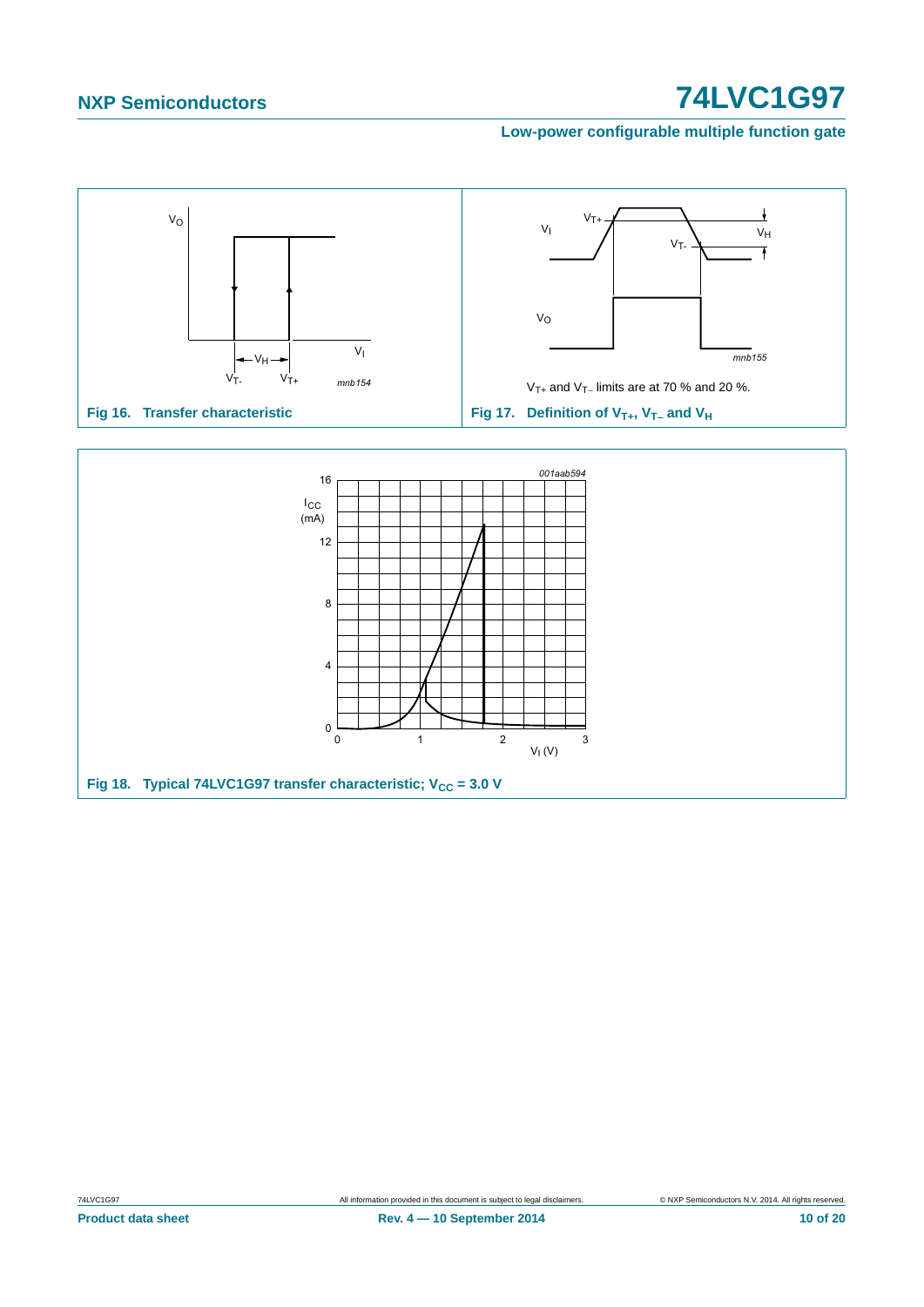Low-power configurable multiple function gate

### <span id="page-10-0"></span>15. Package outline



Fig 19. Package outline SOT363 (SC-88)

All information provided in this document is subject to legal disclaimers.

74LVC1G97

C NXP Semiconductors N.V. 2014. All rights reserved.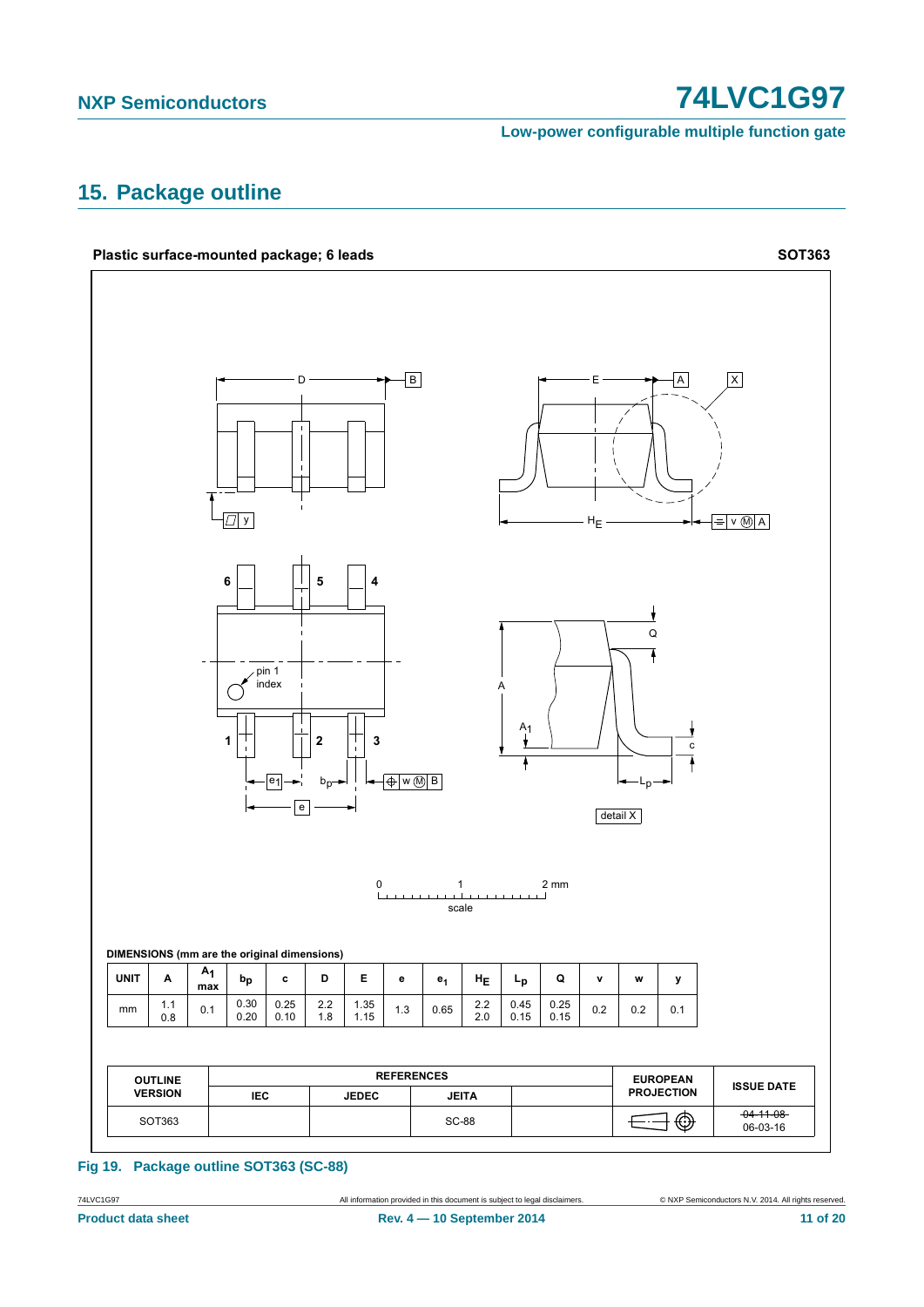Low-power configurable multiple function gate



#### Fig 20. Package outline SOT457 (SC-74)

74LVC1G97 **Product data sheet**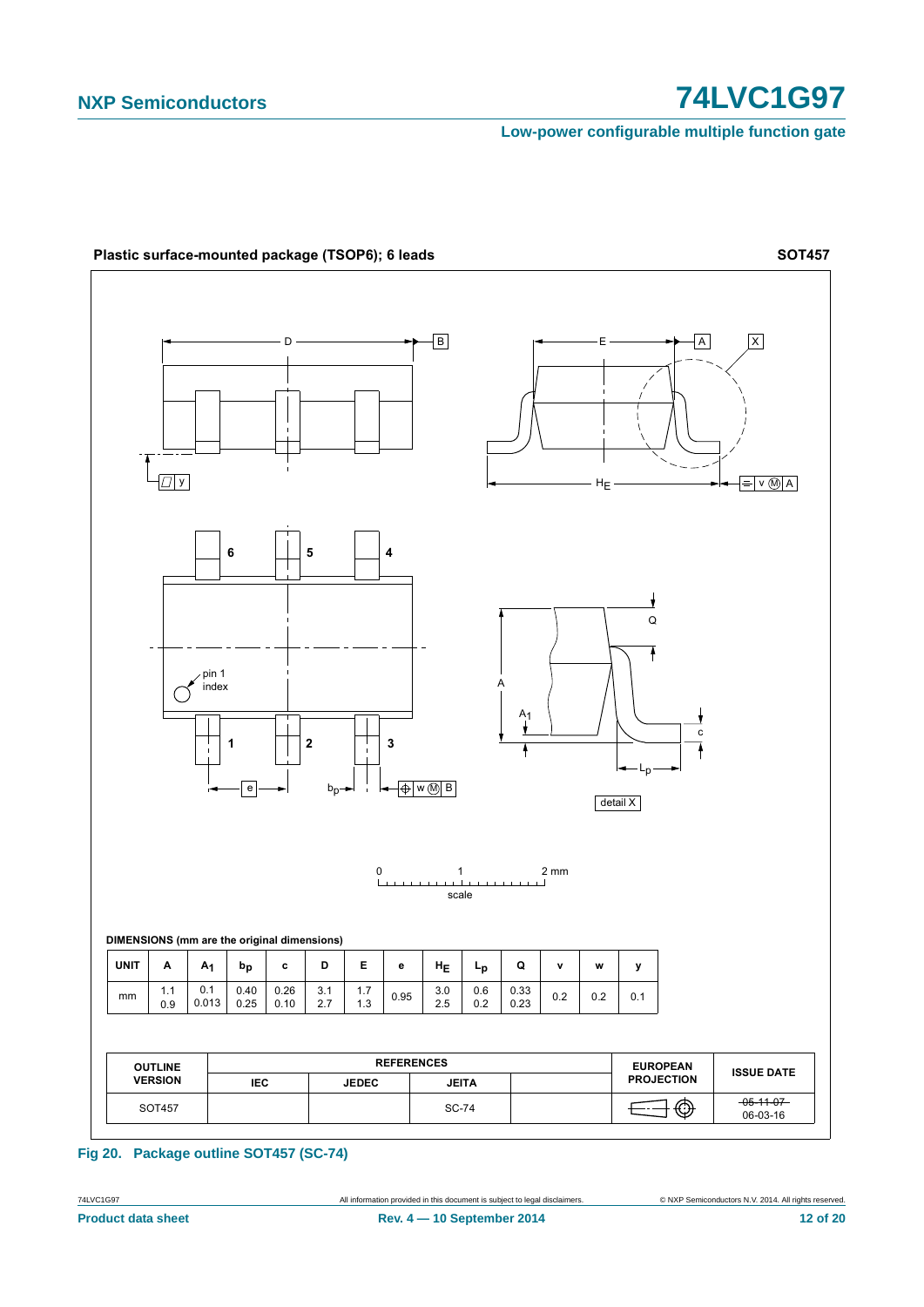#### Low-power configurable multiple function gate



#### <span id="page-12-0"></span>Fig 21. Package outline SOT886 (XSON6)

All information provided in this document is subject to legal disclaimers

74LVC1G97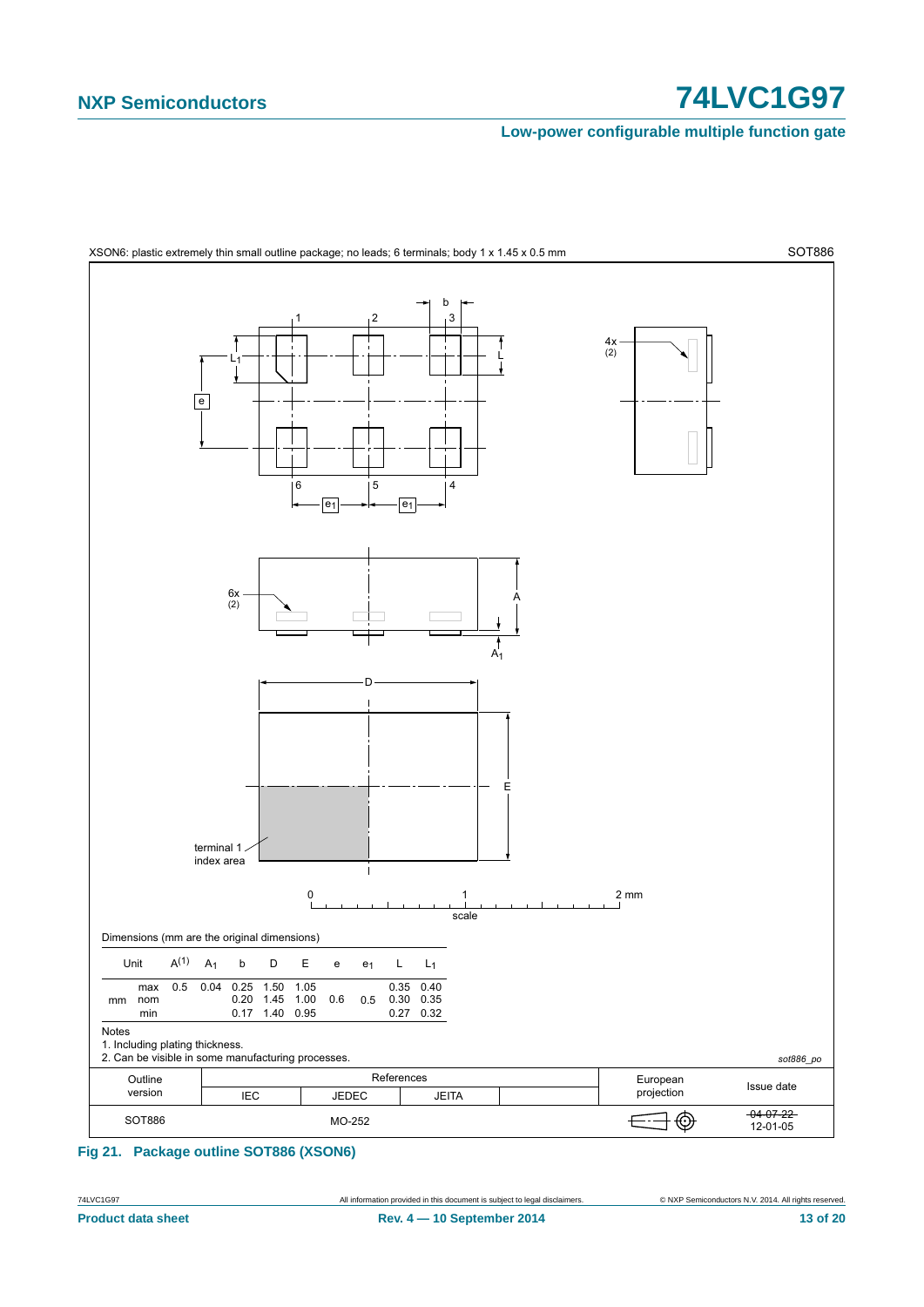#### Low-power configurable multiple function gate



Fig 22. Package outline SOT891 (XSON6)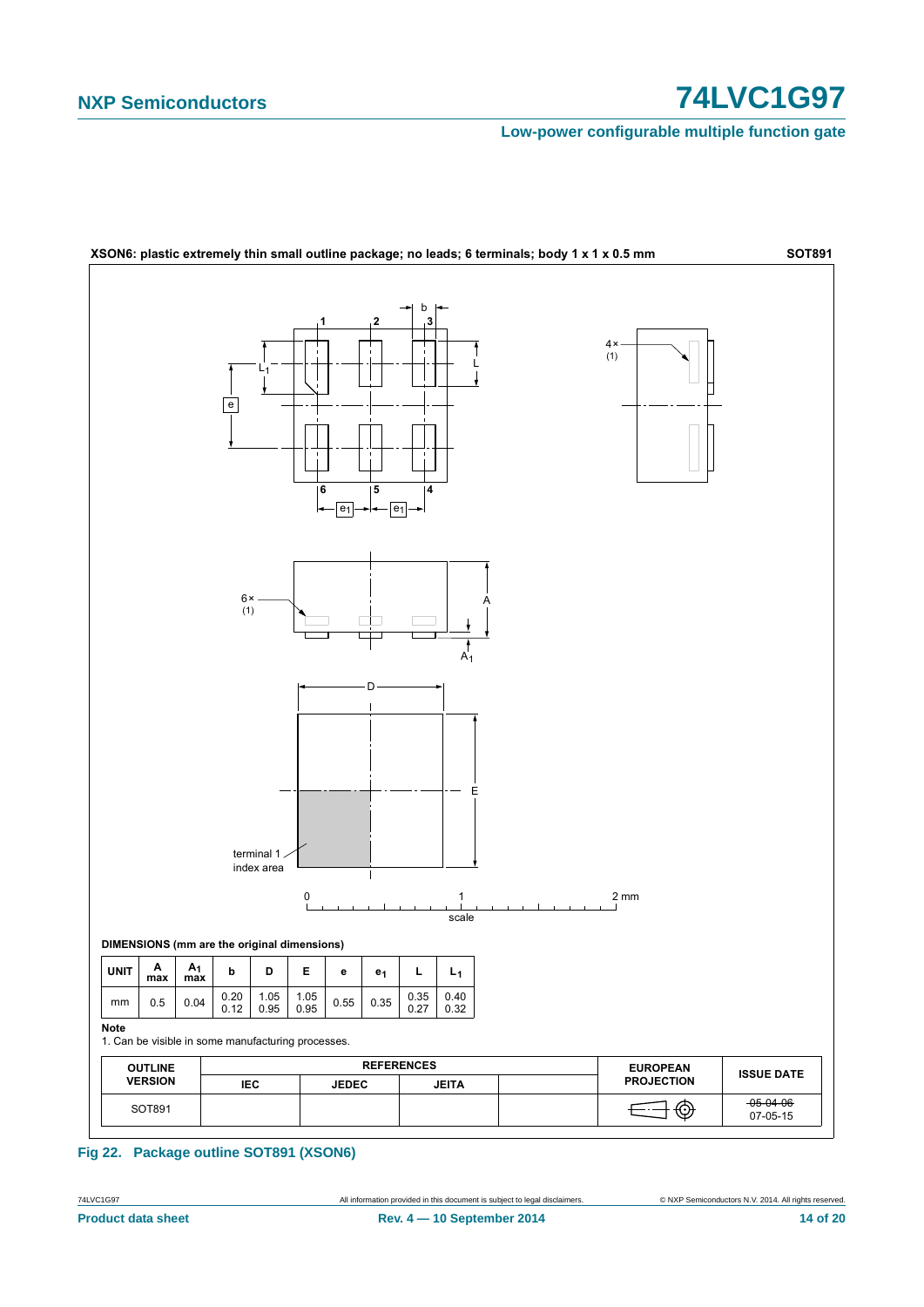#### Low-power configurable multiple function gate



# XSON6: extremely thin small outline package; no leads;<br>6 terminals; body 0.9 x 1.0 x 0.35 mm

Fig 23. Package outline SOT1115 (XSON6)

74LVC1G97 **Product data sheet**  C NXP Semiconductors N.V. 2014. All rights reserved.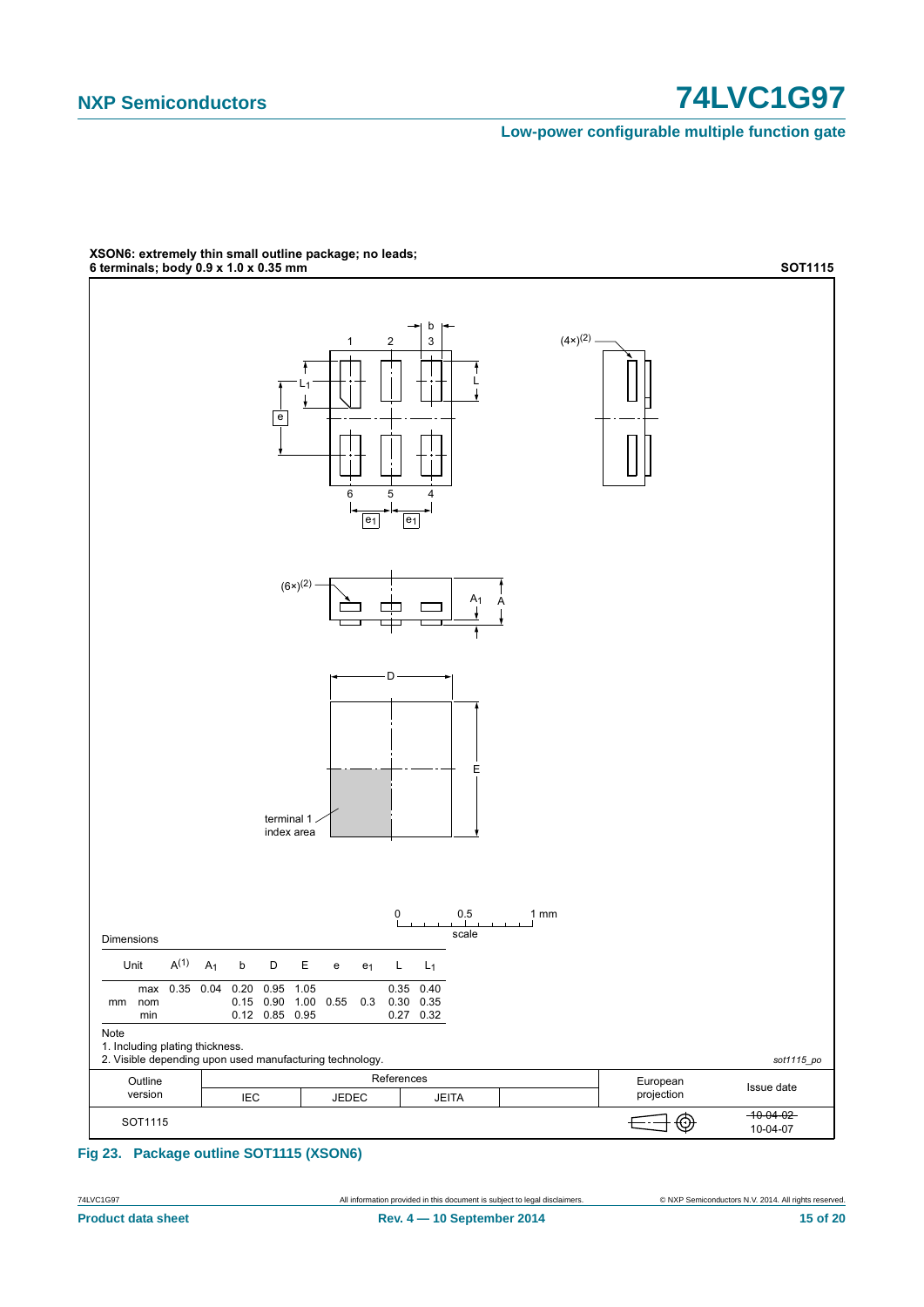Low-power configurable multiple function gate



XSON6: extremely thin small outline package; no leads;<br>6 terminals; body 1.0 x 1.0 x 0.35 mm

Fig 24. Package outline SOT1202 (XSON6)

74LVC1G97 **Product data sheet**  C NXP Semiconductors N.V. 2014. All rights reserved.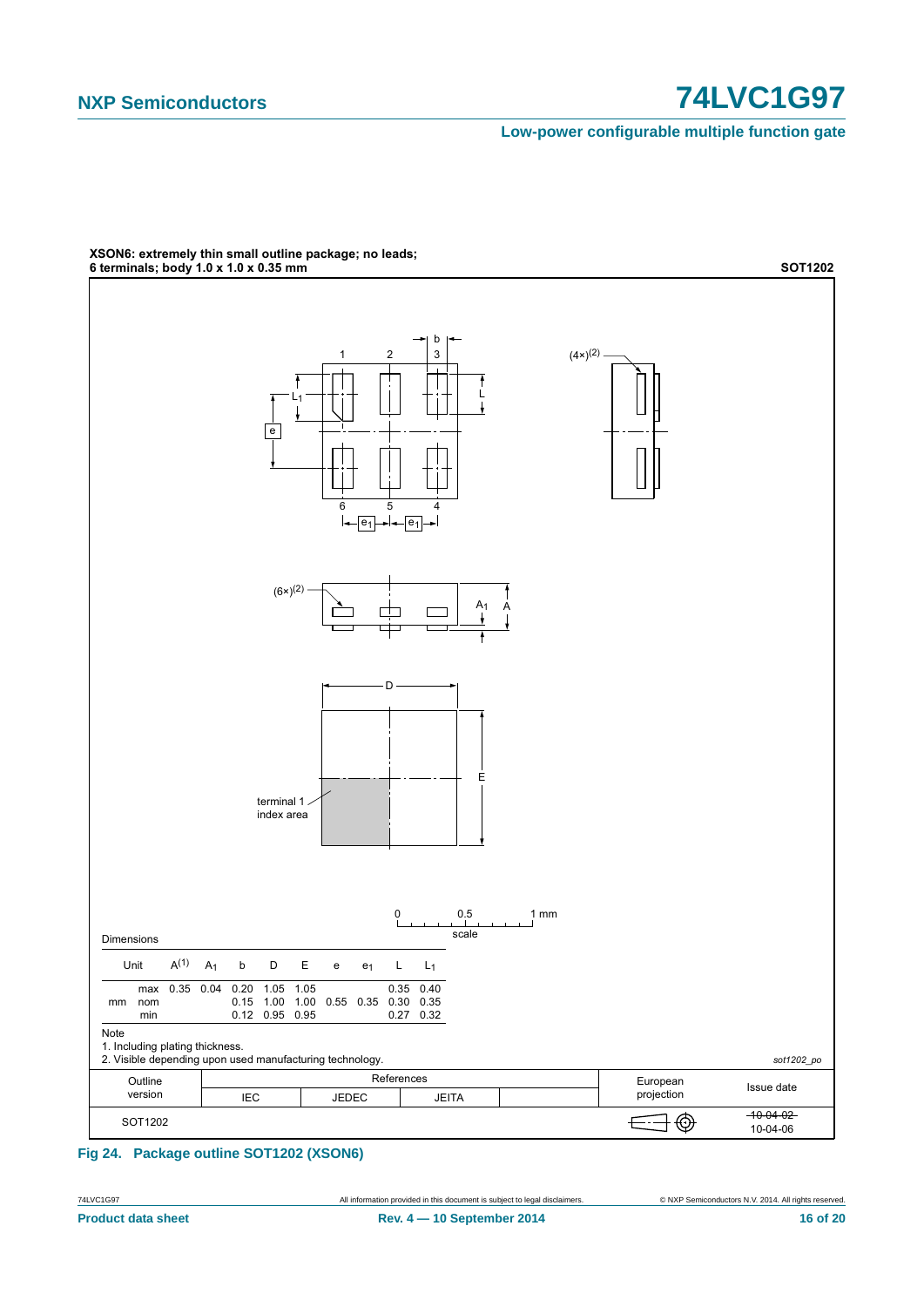**Low-power configurable multiple function gate**

# <span id="page-16-0"></span>**16. Abbreviations**

| <b>Table 13. Abbreviations</b> |                                         |  |  |
|--------------------------------|-----------------------------------------|--|--|
| Acronym                        | <b>Description</b>                      |  |  |
| <b>CDM</b>                     | <b>Charged Device Model</b>             |  |  |
| <b>CMOS</b>                    | Complementary Metal Oxide Semiconductor |  |  |
| <b>TTL</b>                     | Transistor-Transistor Logic             |  |  |
| <b>HBM</b>                     | Human Body Model                        |  |  |
| <b>ESD</b>                     | ElectroStatic Discharge                 |  |  |
| <b>MM</b>                      | Machine Model                           |  |  |
| <b>DUT</b>                     | Device Under Test                       |  |  |

# <span id="page-16-1"></span>**17. Revision history**

#### **Table 14. Revision history**

| Document ID    | Release date                                            | Data sheet status  | <b>Change notice</b> | <b>Supersedes</b> |
|----------------|---------------------------------------------------------|--------------------|----------------------|-------------------|
| 74LVC1G97 v.4  | 20140910                                                | Product data sheet |                      | 74LVC1G97 v.3     |
| Modifications: | Package outline drawing of SOT886 (Figure 21) modified. |                    |                      |                   |
| 74LVC1G97 v.3  | 20111207                                                | Product data sheet |                      | 74LVC1G97 v.2     |
| 74LVC1G97 v.2  | 20110309                                                | Product data sheet |                      | 74LVC1G97 v.1     |
| 74LVC1G97 v.1  | 20101221                                                | Product data sheet |                      |                   |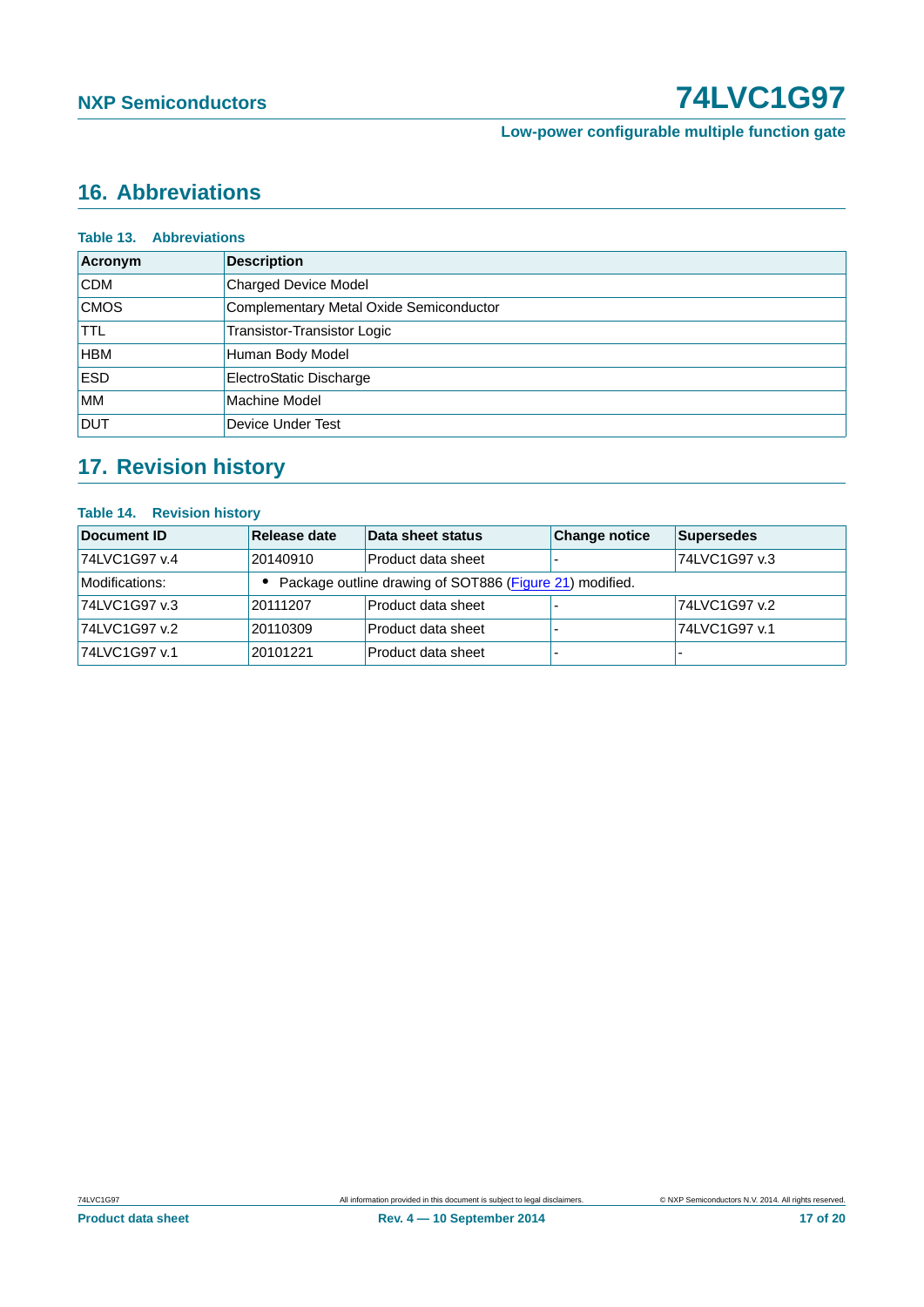#### **Low-power configurable multiple function gate**

### <span id="page-17-3"></span>**18. Legal information**

#### <span id="page-17-4"></span>**18.1 Data sheet status**

| Document status[1][2]          | <b>Product status</b> <sup>[3]</sup> | <b>Definition</b>                                                                     |
|--------------------------------|--------------------------------------|---------------------------------------------------------------------------------------|
| Objective [short] data sheet   | Development                          | This document contains data from the objective specification for product development. |
| Preliminary [short] data sheet | Qualification                        | This document contains data from the preliminary specification.                       |
| Product [short] data sheet     | Production                           | This document contains the product specification.                                     |

<span id="page-17-0"></span>[1] Please consult the most recently issued document before initiating or completing a design.

<span id="page-17-1"></span>[2] The term 'short data sheet' is explained in section "Definitions".

<span id="page-17-2"></span>[3] The product status of device(s) described in this document may have changed since this document was published and may differ in case of multiple devices. The latest product status<br>information is available on the Intern

#### <span id="page-17-5"></span>**18.2 Definitions**

**Draft —** The document is a draft version only. The content is still under internal review and subject to formal approval, which may result in modifications or additions. NXP Semiconductors does not give any representations or warranties as to the accuracy or completeness of information included herein and shall have no liability for the consequences of use of such information.

**Short data sheet —** A short data sheet is an extract from a full data sheet with the same product type number(s) and title. A short data sheet is intended for quick reference only and should not be relied upon to contain detailed and full information. For detailed and full information see the relevant full data sheet, which is available on request via the local NXP Semiconductors sales office. In case of any inconsistency or conflict with the short data sheet, the full data sheet shall prevail.

**Product specification —** The information and data provided in a Product data sheet shall define the specification of the product as agreed between NXP Semiconductors and its customer, unless NXP Semiconductors and customer have explicitly agreed otherwise in writing. In no event however, shall an agreement be valid in which the NXP Semiconductors product is deemed to offer functions and qualities beyond those described in the Product data sheet.

#### <span id="page-17-6"></span>**18.3 Disclaimers**

**Limited warranty and liability —** Information in this document is believed to be accurate and reliable. However, NXP Semiconductors does not give any representations or warranties, expressed or implied, as to the accuracy or completeness of such information and shall have no liability for the consequences of use of such information. NXP Semiconductors takes no responsibility for the content in this document if provided by an information source outside of NXP Semiconductors.

In no event shall NXP Semiconductors be liable for any indirect, incidental, punitive, special or consequential damages (including - without limitation - lost profits, lost savings, business interruption, costs related to the removal or replacement of any products or rework charges) whether or not such damages are based on tort (including negligence), warranty, breach of contract or any other legal theory.

Notwithstanding any damages that customer might incur for any reason whatsoever, NXP Semiconductors' aggregate and cumulative liability towards customer for the products described herein shall be limited in accordance with the *Terms and conditions of commercial sale* of NXP Semiconductors.

**Right to make changes —** NXP Semiconductors reserves the right to make changes to information published in this document, including without limitation specifications and product descriptions, at any time and without notice. This document supersedes and replaces all information supplied prior to the publication hereof.

**Suitability for use —** NXP Semiconductors products are not designed, authorized or warranted to be suitable for use in life support, life-critical or safety-critical systems or equipment, nor in applications where failure or malfunction of an NXP Semiconductors product can reasonably be expected to result in personal injury, death or severe property or environmental damage. NXP Semiconductors and its suppliers accept no liability for inclusion and/or use of NXP Semiconductors products in such equipment or applications and therefore such inclusion and/or use is at the customer's own risk.

**Applications —** Applications that are described herein for any of these products are for illustrative purposes only. NXP Semiconductors makes no representation or warranty that such applications will be suitable for the specified use without further testing or modification.

Customers are responsible for the design and operation of their applications and products using NXP Semiconductors products, and NXP Semiconductors accepts no liability for any assistance with applications or customer product design. It is customer's sole responsibility to determine whether the NXP Semiconductors product is suitable and fit for the customer's applications and products planned, as well as for the planned application and use of customer's third party customer(s). Customers should provide appropriate design and operating safeguards to minimize the risks associated with their applications and products.

NXP Semiconductors does not accept any liability related to any default. damage, costs or problem which is based on any weakness or default in the customer's applications or products, or the application or use by customer's third party customer(s). Customer is responsible for doing all necessary testing for the customer's applications and products using NXP Semiconductors products in order to avoid a default of the applications and the products or of the application or use by customer's third party customer(s). NXP does not accept any liability in this respect.

**Limiting values —** Stress above one or more limiting values (as defined in the Absolute Maximum Ratings System of IEC 60134) will cause permanent damage to the device. Limiting values are stress ratings only and (proper) operation of the device at these or any other conditions above those given in the Recommended operating conditions section (if present) or the Characteristics sections of this document is not warranted. Constant or repeated exposure to limiting values will permanently and irreversibly affect the quality and reliability of the device.

**Terms and conditions of commercial sale —** NXP Semiconductors products are sold subject to the general terms and conditions of commercial sale, as published at<http://www.nxp.com/profile/terms>, unless otherwise agreed in a valid written individual agreement. In case an individual agreement is concluded only the terms and conditions of the respective agreement shall apply. NXP Semiconductors hereby expressly objects to applying the customer's general terms and conditions with regard to the purchase of NXP Semiconductors products by customer.

**No offer to sell or license —** Nothing in this document may be interpreted or construed as an offer to sell products that is open for acceptance or the grant, conveyance or implication of any license under any copyrights, patents or other industrial or intellectual property rights.

74LVC1G97 All information provided in this document is subject to legal disclaimers. © NXP Semiconductors N.V. 2014. All rights reserved.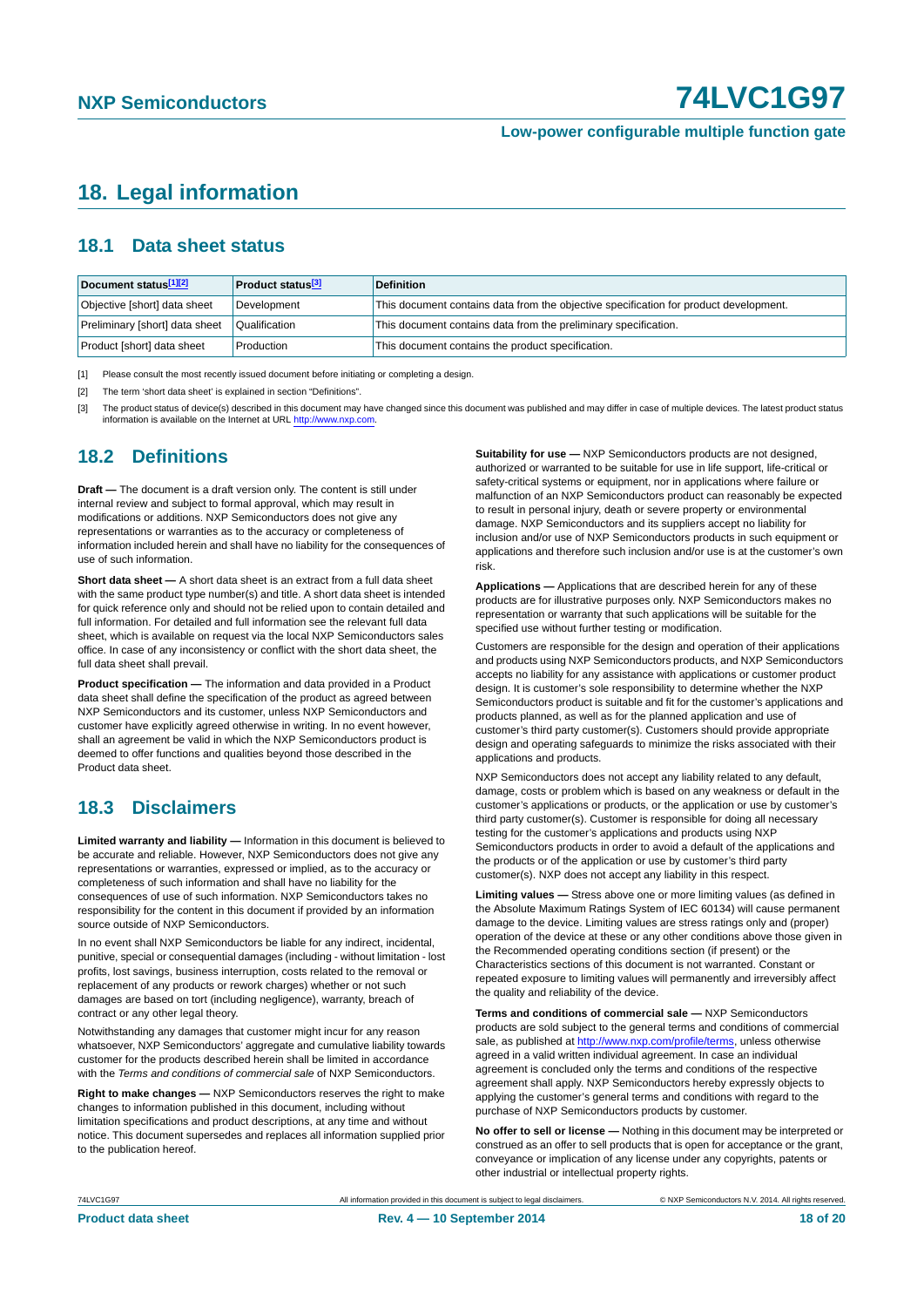#### **Low-power configurable multiple function gate**

**Export control —** This document as well as the item(s) described herein may be subject to export control regulations. Export might require a prior authorization from competent authorities.

**Non-automotive qualified products —** Unless this data sheet expressly states that this specific NXP Semiconductors product is automotive qualified, the product is not suitable for automotive use. It is neither qualified nor tested in accordance with automotive testing or application requirements. NXP Semiconductors accepts no liability for inclusion and/or use of non-automotive qualified products in automotive equipment or applications.

In the event that customer uses the product for design-in and use in automotive applications to automotive specifications and standards, customer (a) shall use the product without NXP Semiconductors' warranty of the product for such automotive applications, use and specifications, and (b) whenever customer uses the product for automotive applications beyond

NXP Semiconductors' specifications such use shall be solely at customer's own risk, and (c) customer fully indemnifies NXP Semiconductors for any liability, damages or failed product claims resulting from customer design and use of the product for automotive applications beyond NXP Semiconductors' standard warranty and NXP Semiconductors' product specifications.

**Translations —** A non-English (translated) version of a document is for reference only. The English version shall prevail in case of any discrepancy between the translated and English versions.

#### <span id="page-18-0"></span>**18.4 Trademarks**

Notice: All referenced brands, product names, service names and trademarks are the property of their respective owners.

### <span id="page-18-1"></span>**19. Contact information**

For more information, please visit: **http://www.nxp.com**

For sales office addresses, please send an email to: **salesaddresses@nxp.com**